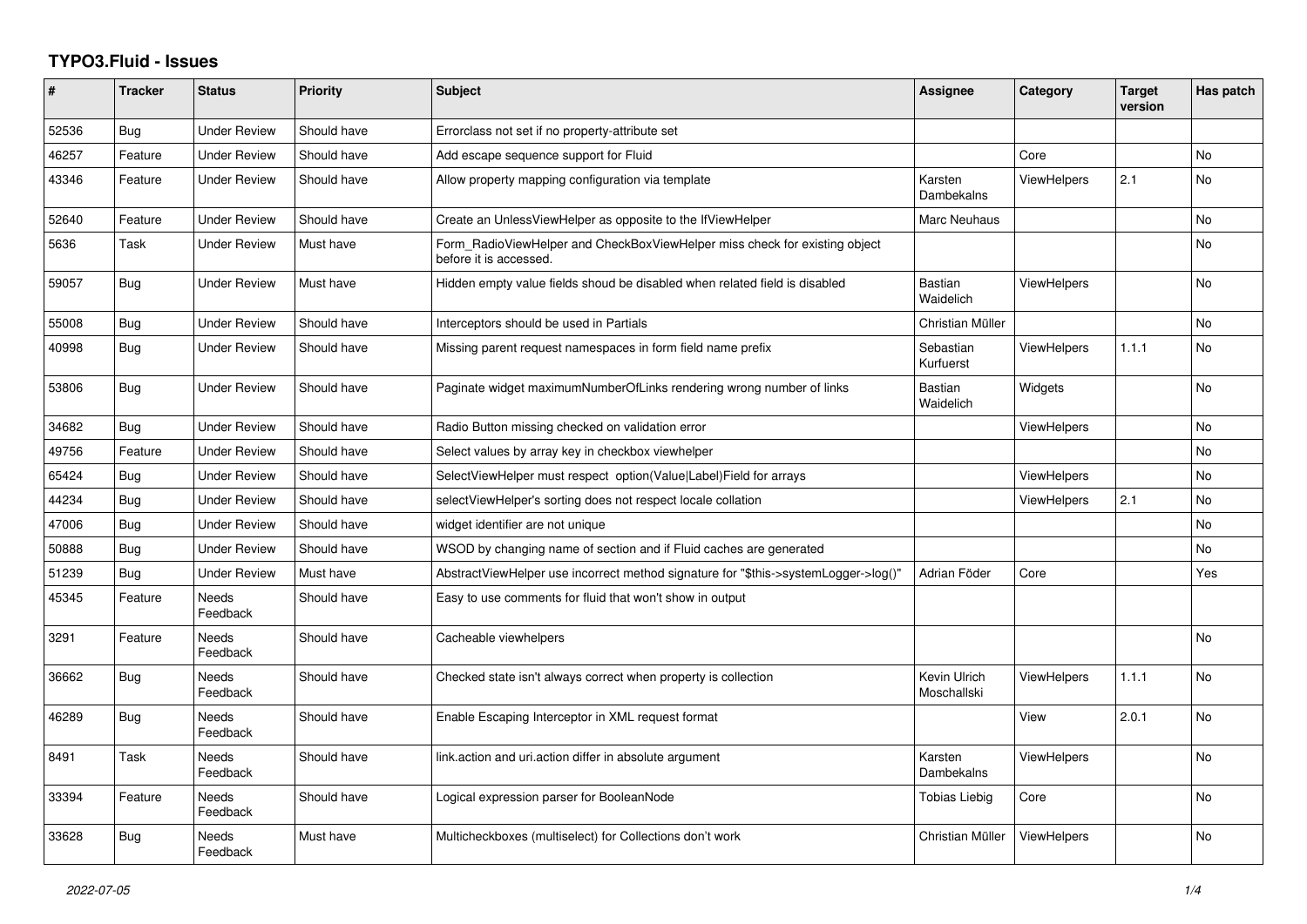| $\vert$ # | <b>Tracker</b> | <b>Status</b>     | <b>Priority</b>      | <b>Subject</b>                                                                                              | <b>Assignee</b>             | Category           | <b>Target</b><br>version | Has patch |
|-----------|----------------|-------------------|----------------------|-------------------------------------------------------------------------------------------------------------|-----------------------------|--------------------|--------------------------|-----------|
| 8989      | Feature        | Needs<br>Feedback | Could have           | Search path for fluid template files                                                                        |                             | View               |                          | <b>No</b> |
| 46091     | Task           | Needs<br>Feedback | Should have          | Show source file name and position on exceptions during parsing                                             |                             |                    |                          | No        |
| 58862     | Bug            | Needs<br>Feedback | Should have          | FormViewHelper doesn't accept NULL as value for \$arguments                                                 | <b>Bastian</b><br>Waidelich | ViewHelpers        |                          | Yes       |
| 9005      | Feature        | Accepted          | Could have           | Fluid Template Analyzer (FTA)                                                                               | Sebastian<br>Kurfuerst      |                    |                          |           |
| 28551     | <b>Bug</b>     | Accepted          | Should have          | (v4) backport VHTest                                                                                        | Sebastian<br>Kurfuerst      |                    |                          | No        |
| 5933      | Feature        | Accepted          | Should have          | Optional section rendering                                                                                  | Sebastian<br>Kurfuerst      | ViewHelpers        |                          | No        |
| 48355     | Feature        | New               | Could have           | Assign output of viewhelper to template variable for further processing.                                    |                             |                    |                          |           |
| 9950      | Task           | New               | Should have          | Binding to nested arrays impossible for form-elements                                                       |                             | ViewHelpers        |                          |           |
| 1907      | Feature        | New               | Could have           | Default values for view helpers based on context                                                            |                             | Core               |                          |           |
| 13045     | Bug            | New               | Should have          | Entity decode of strings are different between if-conditions and output of variable                         |                             |                    |                          |           |
| 4704      | Feature        | <b>New</b>        | Should have          | Improve parsing exception messages                                                                          |                             | Core               |                          |           |
| 9514      | Feature        | New               | Should have          | Support explicit Array Arguments for ViewHelpers                                                            |                             |                    |                          |           |
| 28554     | Bug            | New               | Should have          | (v4) implement feature flag to disable caching                                                              |                             |                    |                          | No        |
| 28550     | Bug            | New               | Should have          | (v4) make widgets cacheable, i.e. not implement childnodeaccess interface                                   |                             |                    |                          | <b>No</b> |
| 28552     | <b>Bug</b>     | New               | Should have          | (v5) write ViewHelper test for compiled run; adjust functional test to do two passes<br>(uncached & cached) |                             |                    |                          | No        |
| 60003     | Feature        | New               | Should have          | Add required-Attribute to f:form.password                                                                   |                             | <b>ViewHelpers</b> |                          | No        |
| 40081     | Feature        | New               | Should have          | Allow assigned variables as keys in arrays                                                                  |                             |                    |                          | No        |
| 36410     | Feature        | New               | Should have          | Allow templates to send arguments back to layout                                                            |                             | ViewHelpers        |                          | No        |
| 12863     | Bug            | New               | Should have          | Attributes of a viewhelper can't contain a '-'                                                              | Sebastian<br>Kurfuerst      | Core               |                          | No        |
| 46545     | Feature        | New               | Should have          | Better support for arrays in options of SelectViewHelper                                                    |                             |                    |                          | No        |
| 60181     | Feature        | New               | Could have           | Caching mechanism for Fluid Views/Templates                                                                 |                             | View               |                          | No        |
| 38130     | Feature        | New               | Should have          | Checkboxes and multiple select fields should have an assignable default value                               |                             |                    |                          | No        |
| 26664     | Task           | New               | Won't have this time | Clean up Form ViewHelpers                                                                                   |                             | ViewHelpers        |                          | No        |
| 3725      | Feature        | New               | Could have           | CSS Engine                                                                                                  | Christian Müller            | ViewHelpers        |                          | No        |
| 54284     | <b>Bug</b>     | New               | Should have          | Default Option for Switch/Case VH                                                                           |                             | ViewHelpers        |                          | No        |
| 45153     | Feature        | New               | Should have          | f:be.menus.actionMenuItem - Detection of the current select option is insufficient                          |                             |                    |                          | No        |
| 62346     | Feature        | New               | Could have           | f:comment should have high precende                                                                         |                             | Core               | 3.x                      | No        |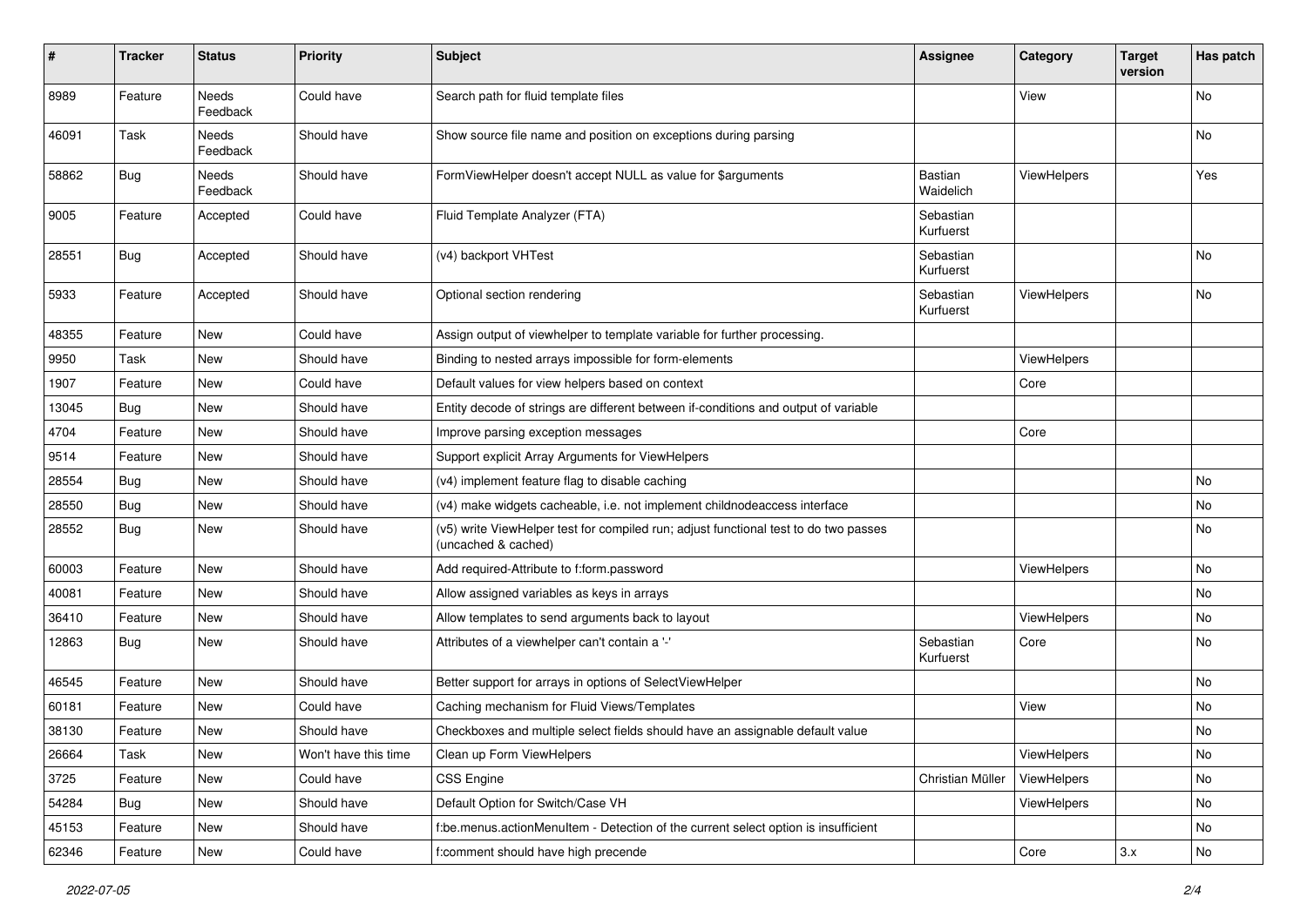| #     | <b>Tracker</b> | <b>Status</b> | <b>Priority</b>      | <b>Subject</b>                                                                                | <b>Assignee</b>       | Category           | <b>Target</b><br>version | Has patch |
|-------|----------------|---------------|----------------------|-----------------------------------------------------------------------------------------------|-----------------------|--------------------|--------------------------|-----------|
| 49600 | <b>Bug</b>     | <b>New</b>    | Should have          | f:form tag shown as a HTML on frontend                                                        |                       | ViewHelpers        |                          | <b>No</b> |
| 58921 | <b>Bug</b>     | New           | Should have          | f:form.* VHs crash if NOT inside f:form but followed by f:form                                |                       |                    |                          | No        |
| 31955 | Feature        | <b>New</b>    | Should have          | f:uri.widget                                                                                  |                       | Widgets            |                          | No        |
| 37619 | Bug            | <b>New</b>    | Should have          | Fatal Error when using variable in name attribute of Section ViewHelper                       |                       | ViewHelpers        |                          | <b>No</b> |
| 10472 | Feature        | <b>New</b>    | Could have           | Fluid Standalone distribution                                                                 |                       | Core               |                          | <b>No</b> |
| 49038 | Bug            | New           | Must have            | form.select does not select the first item if prependOptionValue is used                      |                       |                    |                          | No        |
| 8648  | Bug            | <b>New</b>    | Should have          | format.crop ViewHelper should support all features of the crop stdWrap function               |                       | <b>ViewHelpers</b> |                          | No        |
| 58983 | Bug            | New           | Should have          | format.date does not respect linebreaks and throws exception                                  |                       |                    |                          | No        |
| 47669 | Task           | New           | Should have          | FormViewHelper does not define the default request method                                     |                       |                    |                          | No        |
| 45394 | Task           | New           | Should have          | Forwardport Unit test for standalone view                                                     |                       | View               |                          | No        |
| 28553 | Bug            | New           | Should have          | improve XHProf test setup                                                                     |                       |                    |                          | No        |
| 56237 | Task           | <b>New</b>    | Should have          | in-line (Condition) View Helpers should not evaluate on parsing                               |                       |                    |                          | <b>No</b> |
| 57885 | <b>Bug</b>     | <b>New</b>    | Must have            | Inputs are cleared from a second form if the first form produced a vallidation error          |                       |                    |                          | No        |
| 37095 | Feature        | <b>New</b>    | Should have          | It should be possible to set a different template on a Fluid TemplateView inside an<br>action | Christopher<br>Hlubek |                    |                          | No        |
| 51100 | Feature        | New           | Must have            | Links with absolute URI should have the option of URI Scheme                                  |                       | ViewHelpers        |                          | No        |
| 27607 | <b>Bug</b>     | New           | Must have            | Make Fluid comparisons work when first element is STRING, second is NULL.                     |                       | Core               |                          | No        |
| 26658 | Task           | New           | Won't have this time | Make Form ViewHelpers consistent                                                              |                       | <b>ViewHelpers</b> |                          | No        |
| 30555 | Feature        | New           | Could have           | Make TagBuilder more extensible                                                               |                       | Core               |                          | No        |
| 28549 | Bug            | New           | Should have          | make widgets cacheable, i.e. not implement childnodeaccess interface                          |                       |                    |                          | No        |
| 42397 | Feature        | New           | Should have          | Missing viewhelper for general links                                                          |                       |                    |                          | No        |
| 40064 | Bug            | New           | Must have            | Multiselect is not getting persisted                                                          |                       | ViewHelpers        |                          | No        |
| 60271 | Feature        | New           | Should have          | Paginate viewhelper, should also support arrays                                               |                       |                    |                          | No        |
| 36655 | Bug            | New           | Should have          | <b>Pagination Links</b>                                                                       |                       | Widgets            |                          | No        |
| 45384 | Bug            | New           | Must have            | Persisted entity object in widget-configuration cannot be deserialized (after reload)         |                       | Widgets            | 2.0.1                    | No        |
| 39936 | Feature        | New           | Should have          | registerTagAttribute should handle default values                                             |                       | ViewHelpers        |                          | No        |
| 42743 | Task           | New           | Should have          | Remove inline style for hidden form fields                                                    |                       |                    |                          | No        |
| 43071 | Task           | New           | Should have          | Remove TOKENS for adding fallback teplates in B                                               |                       |                    |                          | No        |
| 43072 | Task           | New           | Should have          | Remove TOKENS for adding templates fallback in Backporter                                     |                       | View               |                          | No        |
| 54195 | Task           | New           | Should have          | Rename and move FormViewHelper's errorClass value, currently 'f3-form-error'                  | Adrian Föder          | ViewHelpers        |                          | No        |
| 38369 | Bug            | New           | Must have            | Resource ViewHelpers should not fall back to request package                                  |                       | View               |                          | No        |
| 33215 | Feature        | New           | Should have          | RFC: Dynamic values in ObjectAccess paths                                                     |                       |                    |                          | No        |